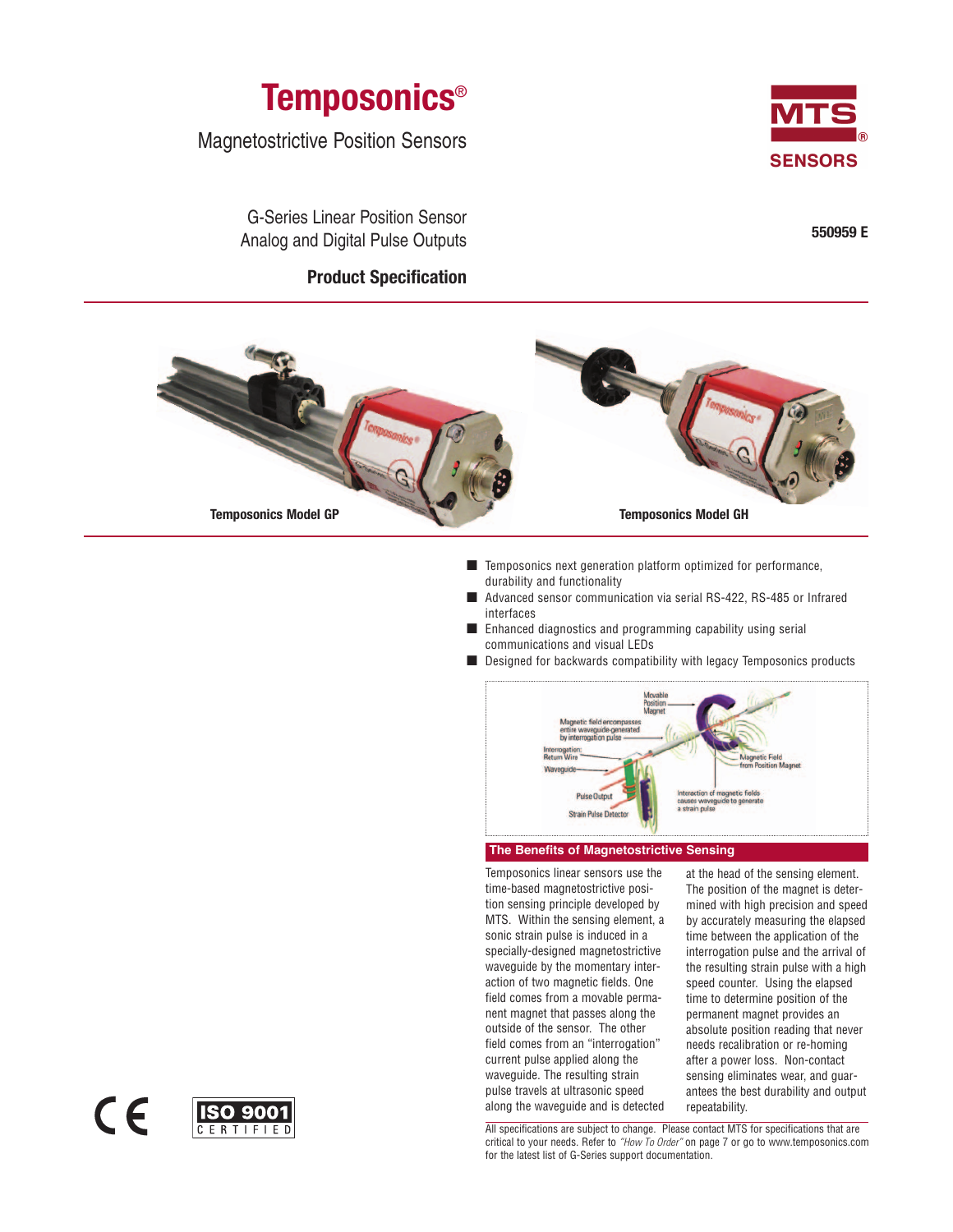# **The Next Generation Temposonics**

MTS Sensors, the inventors of magnetostrictive position sensing and makers of Temposonics sensors, is proud to introduce our new G-Series linear position sensors utilizing our next generation technology platform. G-Series position sensors feature a microprocessor-based design with enhanced diagnostics and programmability to maximize backwards compatibility.

Backwards compatibility is one of the primary benefits of the new G-Series position sensor. G-Series position sensors provide the same functionality as Tempo II and L-Series sensors making them an ideal direct replacement for these products.

In addition to providing advanced programming and diagnostic capabilities in a rugged package, G-Series position sensors also include the following features:

- Electronics housing small enough to allow for drop in replacements of legacy Temposonics products.
- Standard 24 Vdc and extended input power supply options for compatibility with older controller interfaces.
- Fully adjustable voltage and current outputs within:
	- -10 to +10 Vdc or +10 to -10 Vdc
	- 0 to 20 mA or 20 to 0 mA
- All outputs are available up to 300 in. stroke length (hydraulic-rod style)
- Up to 15 magnet positions simultaneously using the Start/Stop output option.
- Integral connector replacement options including: Hanging (inline) connectors Adapter cables Field-installed connector kits

#### **Digital-pulse outputs Analog outputs**

Temposonics G-Series position sensors provide direct Start/Stop and PWM signals. Standard resolution is 0.004 in. with digital pulse outputs (when using a 28 MHz counter). Higher resolutions are possible with increased circulations or with the use of higher resolution counters.



| <b>Parameter</b>                | <b>Specification</b>                                                              |                                                                                                 |  |  |
|---------------------------------|-----------------------------------------------------------------------------------|-------------------------------------------------------------------------------------------------|--|--|
| <b>Measured variable:</b>       | Displacement                                                                      |                                                                                                 |  |  |
| <b>Resolution:</b>              | Analog: Infinite                                                                  |                                                                                                 |  |  |
|                                 | Digital: 1 : [gradient x crystal freq. (MHz) x circulation]                       |                                                                                                 |  |  |
| <b>Non-linearity:</b>           |                                                                                   | $\pm$ 0.02% or $\pm$ 0.05 mm ( $\pm$ 0.002 in.), whichever is greater                           |  |  |
| <b>Repeatability:</b>           | $\pm$ 0.001% of full stroke or $\pm$ 0.0001 in. ( $\pm$ 0.0025 mm), whichever     |                                                                                                 |  |  |
|                                 | is greater.                                                                       |                                                                                                 |  |  |
| Outputs:                        | Analog: Voltage or current                                                        |                                                                                                 |  |  |
|                                 | Digital: Start/Stop or PWM                                                        |                                                                                                 |  |  |
| <b>Measuring range:</b>         | Hydraulic-rod style:                                                              | Analog: 50 to 2540 mm (2 to 100 in.)*                                                           |  |  |
|                                 |                                                                                   | Digital: 50 to 7620 mm (2 to 300 in.)                                                           |  |  |
|                                 | Profile style:                                                                    | Analog: 50 to 2540 mm (2 to 100 in.)*                                                           |  |  |
|                                 |                                                                                   | Digital: 50 to 5080 mm (2 to 200 in.)                                                           |  |  |
| <b>Operating voltage:</b>       | +24 Vdc nominal (20.4 - 28.8 Vdc) standard                                        |                                                                                                 |  |  |
|                                 | +9 to +28.8 Vdc optional                                                          |                                                                                                 |  |  |
| <b>Operating temperature:</b>   | $-40$ to $+80$ °C, (85 °C max.**)                                                 |                                                                                                 |  |  |
|                                 | - 40 to +176 °F (185 °F max.**)                                                   |                                                                                                 |  |  |
| <b>EMC</b> test:                |                                                                                   | Emissions IEC/EN 61000-6-3, Immunity IEC/EN 61000-6-2, IEC/EN                                   |  |  |
|                                 |                                                                                   | 61000-4-2/3/4/5/6/8, level 3/4 criterium A, CE qualified                                        |  |  |
| <b>Shock rating:</b>            |                                                                                   | 100 g (single hit)/IEC standard 68-2-27 (survivability)                                         |  |  |
| <b>Vibration rating:</b>        | 5 g/10-2000 Hz/IEC standard 68-2-6                                                |                                                                                                 |  |  |
| <b>Adjustability:</b>           | Field adjustable null and span                                                    |                                                                                                 |  |  |
|                                 | (for analog sensors only)                                                         |                                                                                                 |  |  |
| <b>Update time:</b>             | Analog: < 1 ms (typical)                                                          |                                                                                                 |  |  |
|                                 |                                                                                   | Digital (external interrogate): Minimum = (2.5 + null + stroke) x                               |  |  |
|                                 | 10.0 µs/in. x (number of recirculations)                                          |                                                                                                 |  |  |
| <b>PROFILE STYLE (GP MODEL)</b> |                                                                                   |                                                                                                 |  |  |
| <b>Electronic head:</b>         | Aluminum housing                                                                  |                                                                                                 |  |  |
| Sealing:                        | IP 65                                                                             |                                                                                                 |  |  |
| <b>Sensor extrusion:</b>        | Aluminum (Temposonics profile style)                                              |                                                                                                 |  |  |
| <b>Mounting:</b>                |                                                                                   | Adjustable mounting feet or T-slot M5 nut in base channel                                       |  |  |
| <b>Magnet type:</b>             | Captive-sliding magnet or floating magnet                                         |                                                                                                 |  |  |
| <b>ROD STYLE (GH MODEL)</b>     |                                                                                   |                                                                                                 |  |  |
| <b>Electronic head:</b>         | Aluminum housing                                                                  |                                                                                                 |  |  |
| Sealing:                        | IP67                                                                              |                                                                                                 |  |  |
| Sensor rod:                     | 304L Stainless steel                                                              |                                                                                                 |  |  |
| <b>Operating pressure:</b>      | 350 bar static, 690 bar spike                                                     |                                                                                                 |  |  |
|                                 | (5000 psi static; 10,000 psi spike)<br>Threaded flange M18 x 1.5 or 3/4-16 UNF-3A |                                                                                                 |  |  |
| <b>Mounting:</b>                |                                                                                   |                                                                                                 |  |  |
| <b>Typical mounting torque:</b> | 45 N-m (33 ft. - lbs.)                                                            |                                                                                                 |  |  |
| <b>Magnet type:</b>             | Ring or floating magnet                                                           |                                                                                                 |  |  |
|                                 |                                                                                   | Stroke lengths longer than 2540 mm (100 in.) for analog output are available on a custom basis. |  |  |

\*\* Consult factory for high temperature applications.

The above specifications for analog output sensors are based on the assumption that output ripple is averaged by the measuring device as with any typical analog device.

Temposonics G-Series position sensors with analog outputs provide direct signals, including voltage (0 to 10 Vdc or -10 to +10 Vdc, forward or reverse acting) and current (4 to 20 mA, or 0 to 20 mA, forward or reverse acting). Both voltage and current outputs allow full adjustments of null and span setpoints, (minimum 2 in. between setpoints). Since the outputs are direct, no signal-conditioning electronics are needed when interfacing with controllers or meters.

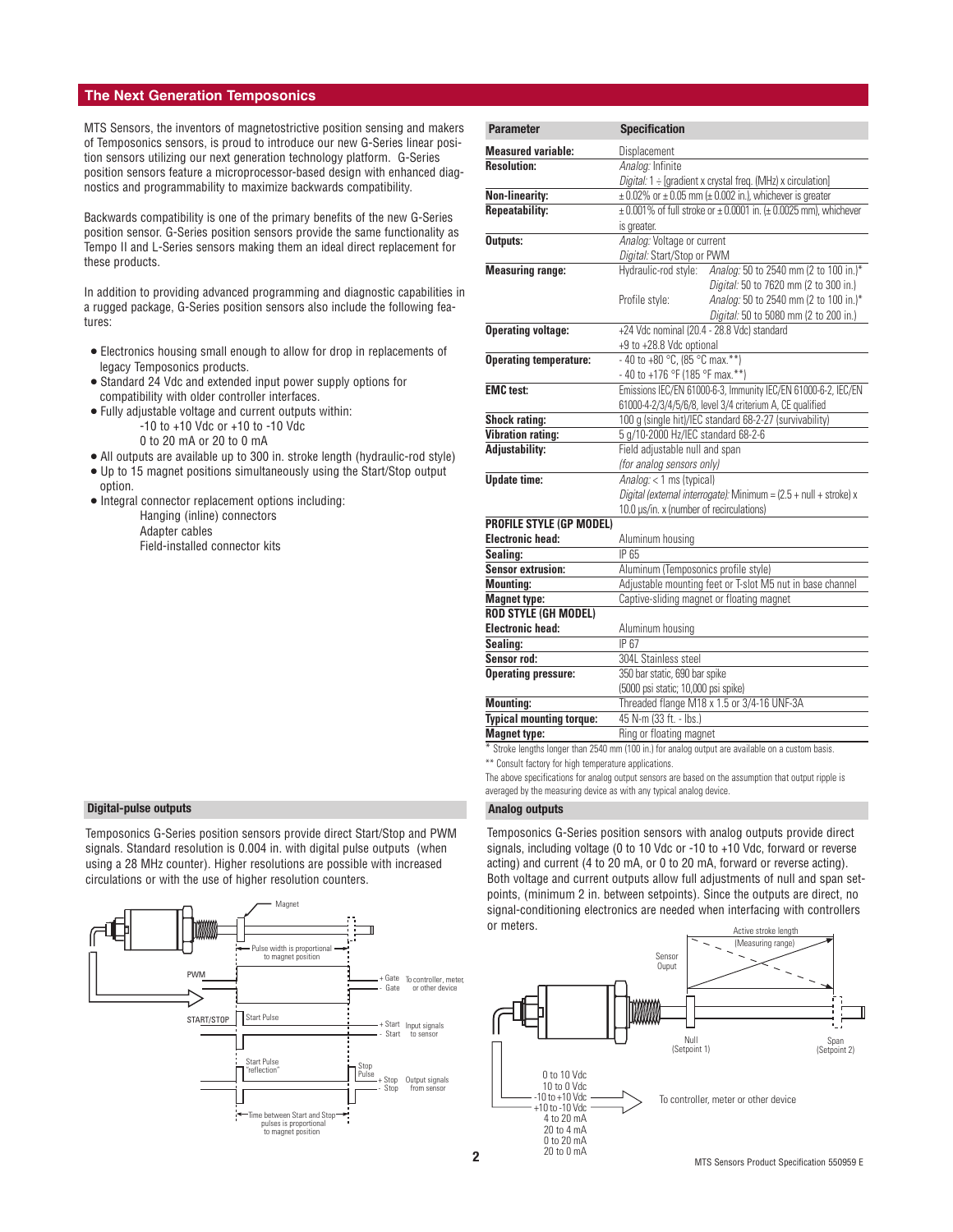# **Advanced Communication and Programmability Enhanced Monitoring and Diagnostics**

Temposonics G-Series sensors are preconfigured at the factory by model code designation. For many applications no adjustments are required for normal sensor installation and operation. If, however, sensor parameter changes are desired while in the field, the G-Series sensor is easily programmed.

Using external communication for monitoring and programming, there is no need to open the sensor's electronics housing. This can simplify installation and commissioning, saving valuable time. Keeping the sensor electronics isolated ensures that seal integrity and the highest product reliability are maintained.

The new platform technology inside the G-Series position sensor enables:

- Infrared (IR) send and receive for wireless communication.
- Built-in serial interfaces for robust hard-wired serial
- communication, (RS-422 for digital-pulse outputs and RS-485 for analog outputs).
- Remote programmability for operational modes and sensor parameters.
- Enhanced monitoring and diagnostic capabilities (see below).

Programmable modes and sensor parameters for G-Series position sensors include:

#### **For Digital-Pulse outputs**

- Start/Stop or PWM output mode
- Internal or external interrogation mode for PWM mode
- Number of recirculations (1 to 15) for PWM mode

## **For Analog outputs**

- Voltage or Current output mode
- Voltage or Current output range
- Full adjustment for null and span setpoints

## **G-Series PC configuration & diagnostics software user interface**

G-Series sensor information



#### G-Series output setup



The G-Series simple visual user interface helps resolve the majority of customer installation and troubleshooting issues. Integrated LEDs indicate (refer to LED indicator table):

- Normal operating conditions
- Error conditions, power and sensor/control interface issues
- Programming modes (IR or hard wired)

Hard-wired G-Series serial communication enables diagnostic feedback at a convenient remote location. Access to internal sensor conditions minimizes troubleshooting efforts and enables the development of more sophisticated controller diagnostic routines. All of these features will simplify sensor installation and maximize operational productivity.

### **G-Series LED indicator table**

| <b>Green</b>    | <b>Red</b>      | <b>Description</b>               |
|-----------------|-----------------|----------------------------------|
| <b>OFF</b>      | <b>OFF</b>      | No power to sensor               |
| 0FF             | 0N              | Self-diagnostic error            |
| 0FF             | <b>FLASHING</b> | IR programming mode              |
| <b>ON</b>       | <b>OFF</b>      | <b>Normal sensor function</b>    |
| 0N              | 0N              | Magnet not detected              |
| 0N              | <b>FLASHING</b> | Missing (external) interrogation |
| <b>FLASHING</b> | 0FF             | Serial programming mode          |
| <b>FLASHING</b> | ΟN              | Magnet signal weak               |
| <b>FLASHING</b> | <b>FLASHING</b> | Power out of range (high or low) |

#### **G-Series electronics housing with built-in LEDs**



**G-Series IR Setpoint Programmer (for Analog output sensors) Part number 380078**

IR Signal

**G-Series Analog Handheld Programmer Part number 253294**



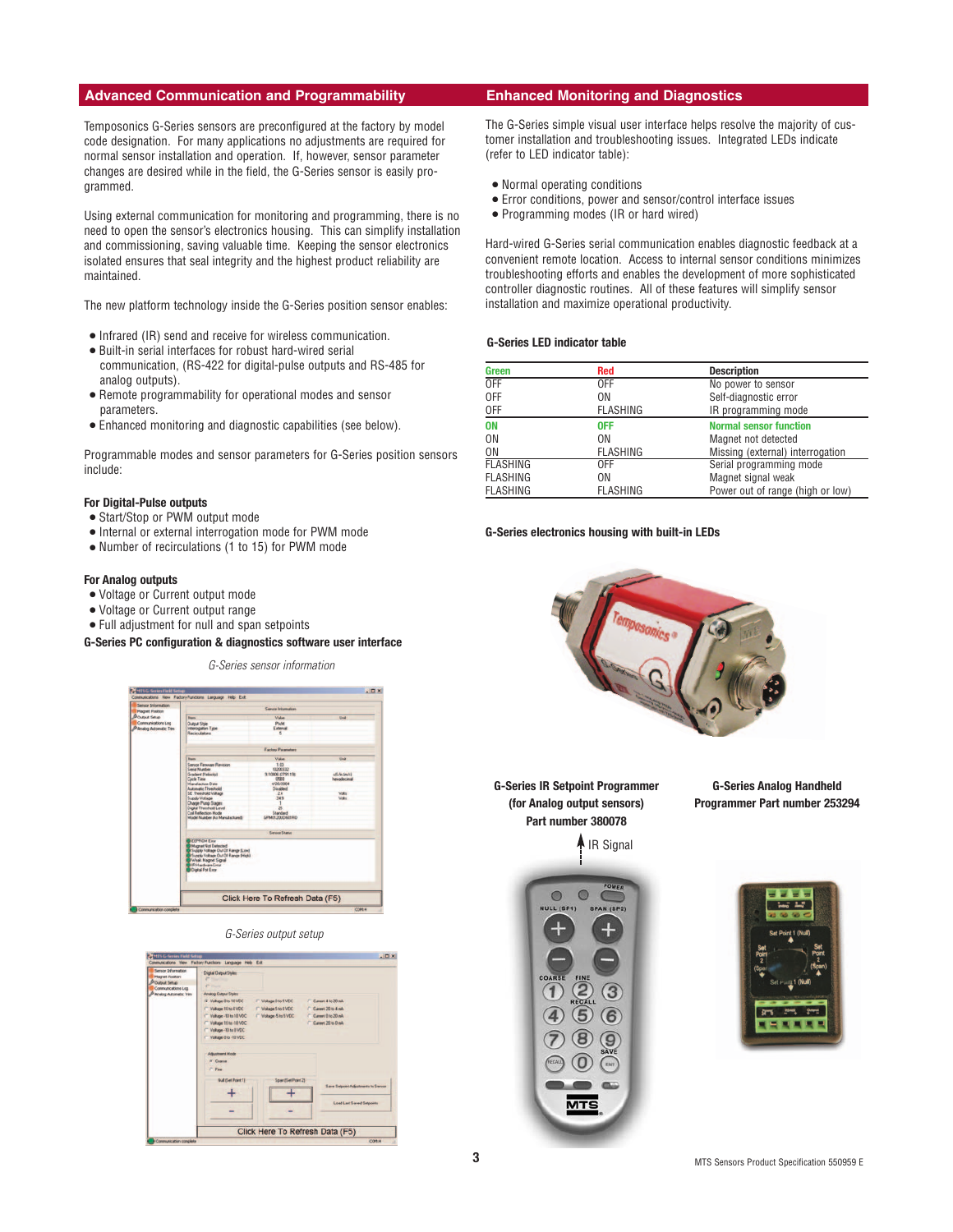# **Model GH rod-style sensor**

The Temposonics G-Series rod-style sensor (Model GH) offers modular construction, flexible mounting configurations, and easy installation. It is designed for internal mounting in applications where high pressure conditions exist, (5000 psi continuous, 10,000 psi spike), such as hydraulic cylinders. The Model GH sensor may also be mounted externally in many applications.



| Housing style<br><b>Flange type</b> | <b>Description</b>                        | <b>Flange threads</b> | <b>Dimensions</b>                      | <b>Dimensions</b>                 |
|-------------------------------------|-------------------------------------------|-----------------------|----------------------------------------|-----------------------------------|
|                                     | US customary threads with raised-face hex | 3/4"-16 UNF-3A        | $144.5$ mm (1.75 in.) 151 mm (2.0 in.) |                                   |
|                                     | US customary threads with flat-faced hex  | 3/4"-16 UNF-3A        | 144.5 mm (1.75 in.)                    | $151 \text{ mm}$ (2.0 in.)        |
| M                                   | Metric threads with flat-faced hex        | $IM18 \times 1.5$     | $146$ mm $(1.81$ in.)                  | $53 \text{ mm} (2.1 \text{ in.})$ |

#### **Cylinder installation**

When used for hydraulic cylinders, the sensor's high pressure, stainless-steel rod installs into a 1/2 in. bore in the piston head/rod assembly as illustrated.

The Model GH sensor cartridge can be removed from the flange and rod housing while still installed in the cylinder. This procedure allows quick and easy sensor cartridge replacement, without the loss of hydraulic pressure.



#### **Notes:**

- The position magnet requires minimum distances away from ferrous metals to allow proper sensor output. The minimum distance from the front of the magnet to the cylinder end cap is 15 mm, (0.6 in.). The minimum distance from the back of the magnet to the piston head is provided by the non-ferrous spacer, i.e. 3.2 mm, (0.125 in.).
- The illustration above represents a typical installation. Some installation requirements may be application specific.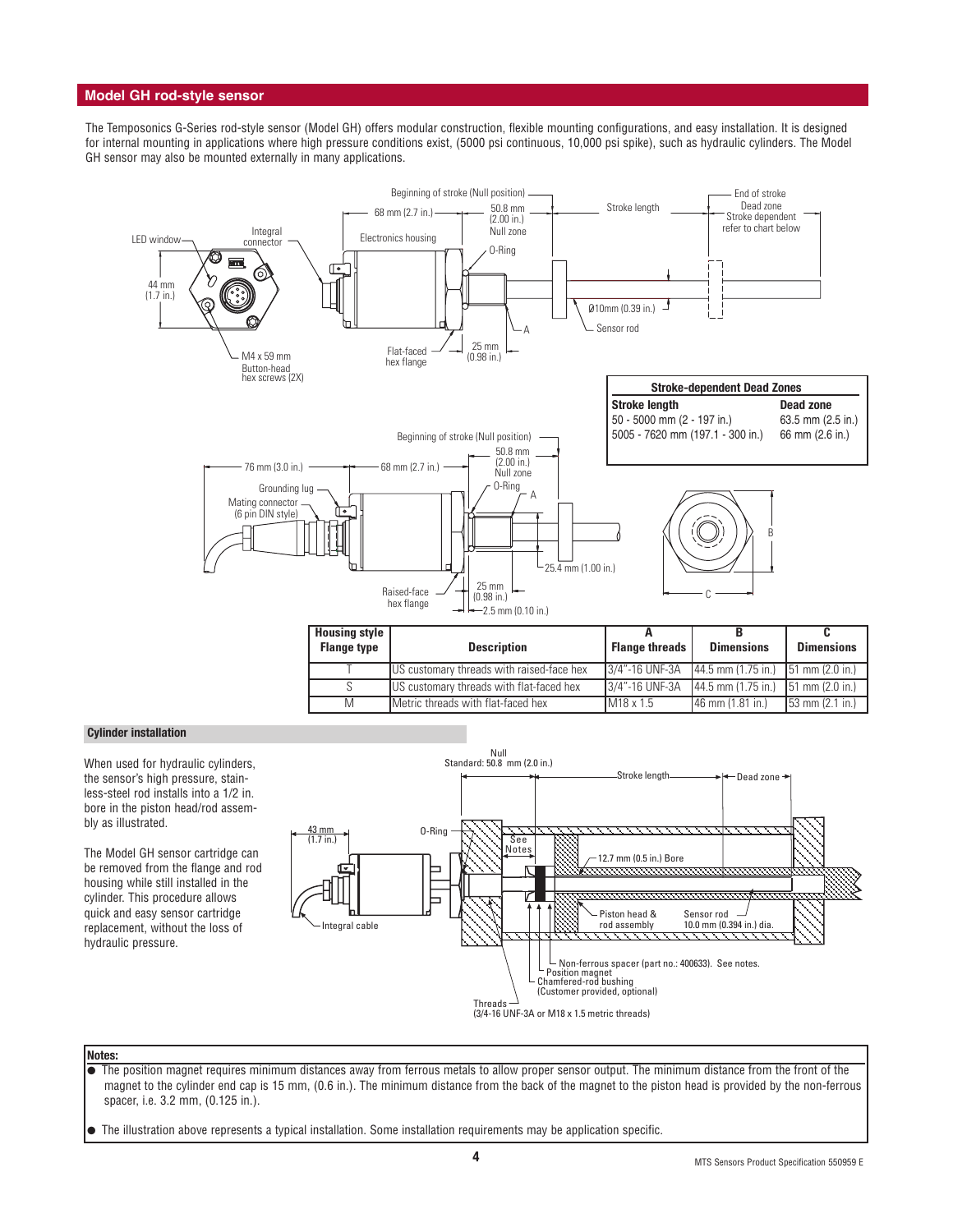# **Model GP profile-style sensor**

**Captive-sliding magnet**

Temposonics Model GP profile-style sensors offer modular construction, flexible mounting configurations, and easy installation. A choice of two magnet configurations are available with the profile housing: captive-sliding magnet or floating magnet.

# **Note:**

Temposonics Model GP sensors include two mounting feet (part no. 400802) for sensors up to 1250 mm (50 in.) One additional mounting foot is included for every additional 500 mm (20 in.)



T-Slot nut, M5 thread (optional, sold separately) stud and nut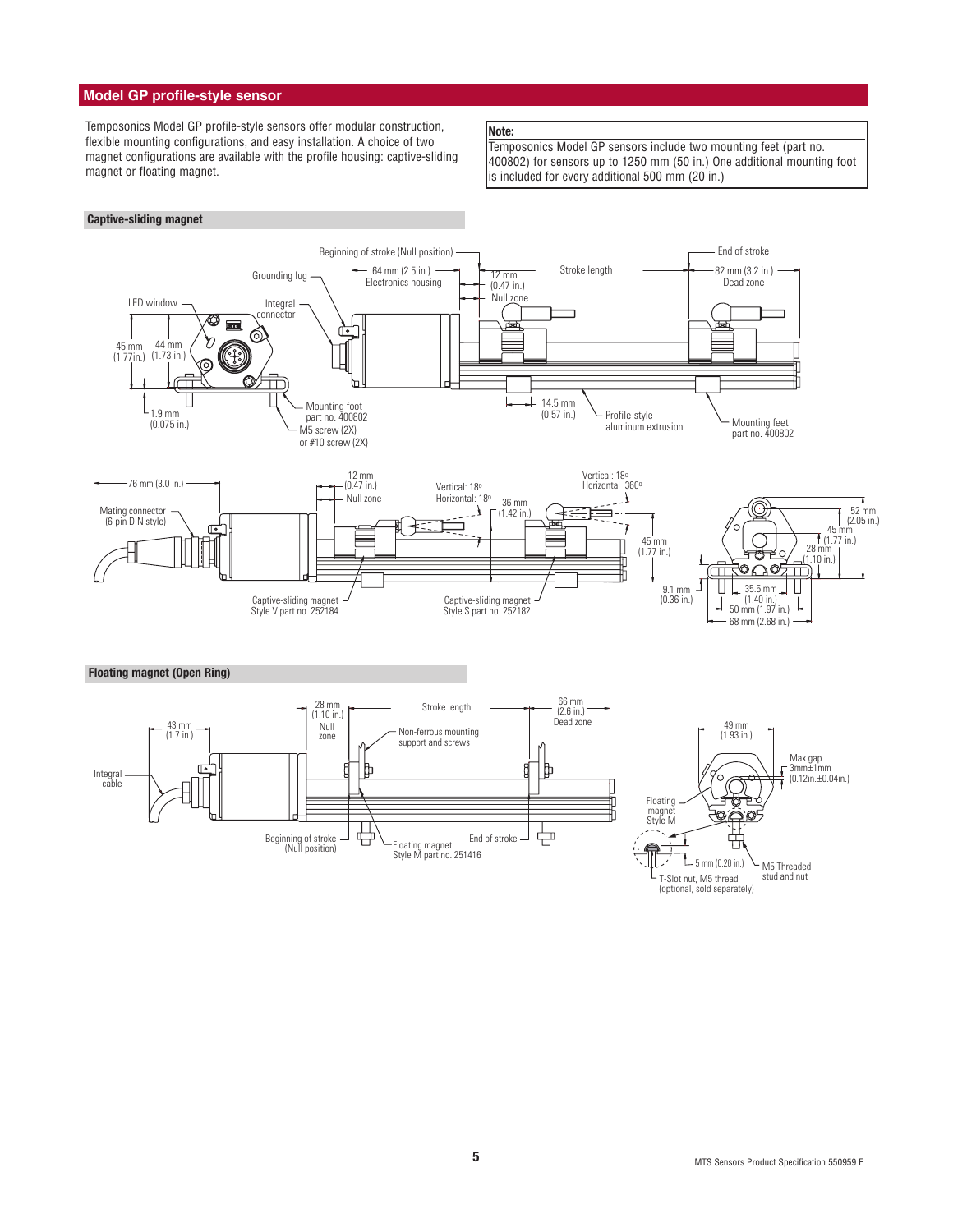# **Wiring and Magnets**

# **Sensor integral connector (D60 Male)**

#### **Pinout/wire color code (integral or extension cable)**

| Pin no. | Wire color   | <b>Function</b>              | <b>Function</b>            |
|---------|--------------|------------------------------|----------------------------|
|         |              |                              |                            |
|         |              | <b>Digital-pulse outputs</b> | Analog outputs             |
|         | Gray         | (-) Gate for PWM             | 0 to 10, -10 to +10 Vdc or |
|         |              | (-) Stop for Start/Stop or   | 4 to 20 mA, 0 to 20 mA     |
|         |              | Programming (RS-422 TX-)     | or reverse acting:         |
|         |              |                              | 10 to 0, 10 to -10 Vdc or  |
|         |              |                              | 20 to 4 mA, 20 to 0 mA     |
|         | Pink         | (+) Gate for PWM             | Return for pin 1           |
|         |              | (+) Stop for Start/Stop or   |                            |
|         |              | Programming for (RS-422 TX+) |                            |
| 3       | Yellow       | (+) Interrogation for PWM    | Programming (RS-485+)      |
|         |              | (+) Start for Start/Stop or  |                            |
|         |              | Programming (RS-422 RX+)     |                            |
|         | Green        | (-) Interrogation for PWM    | Programming (RS-485-)      |
|         |              | (-) Start for Start/Stop or  |                            |
|         |              | Programming (RS-422 RX-)     |                            |
| 5       | Red or Brown | Supply voltage (+Vdc)        | Supply voltage (+Vdc)      |
| 6       | White        | DC Ground (for supply)       | DC Ground (for supply)     |

#### **Integral D6 connector (male) as viewed from end of sensor**



## **Notes:**

• A grounding lug on the end of the sensor is provided for convenient connection to earth ground. • Appropriate grounding of cable shield is required at the controller end.

position sensors. The standard ring magnet (part no.



**Captive-sliding magnet, style V**

**(level sensing applications) part no. 251447**



## **Cable connectors (field-installed D6 female) Mates with sensor's integral connector**





**D6 90º connector part no. 560778**





**Standard-ring magnet part no. 201542-2**



ID: 13.5 mm (0.53 in.) OD: 32.8 mm (1.29 in.) Thickness: 7.9 mm (0.312 in.)

**(non-ferrous spacer for use with standard ring magnet) part no. 400633**



 ID: 14.3 mm (0.56 in.) O.D.: 31.8 mm (1.25 in.) Thickness: 3.2 mm (0.125 in.)

# **Magnets**

Magnets must be ordered separately with Model GH 201542-2) is suitable for most applications.

Magnets are included when you order the Model GP position sensor. The sensor can be configured with one of two magnet configurations: captive-sliding or floating magnet (open ring).







O.D.: 25.4 mm (1.0 in.) Thickness: 7.9 mm (0.312 in.)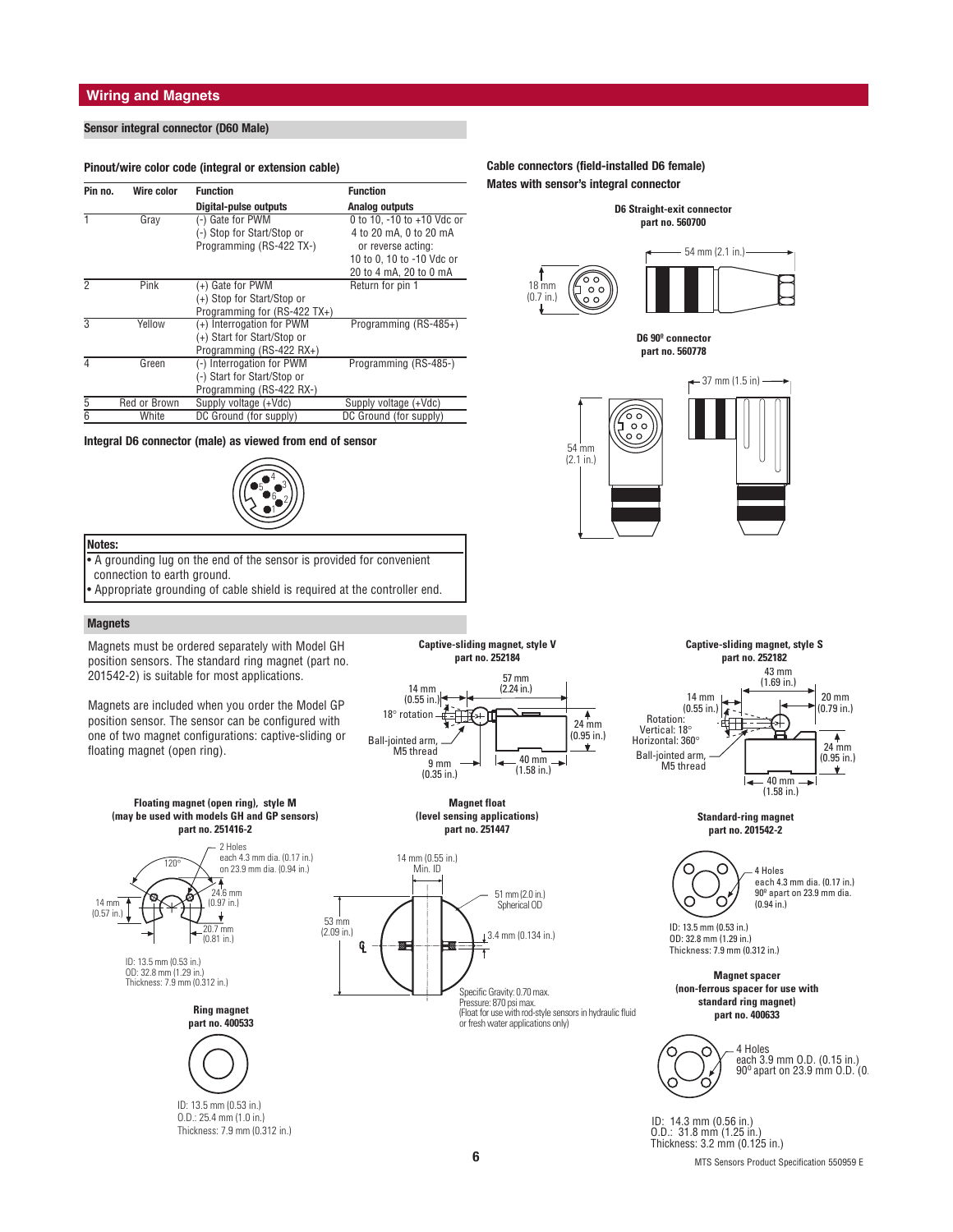# **How To Order**

# **Position sensor**

When placing an order, build the desired model number using the model number guide (right). A wide range of G-Series position sensor configurations are available to meet the demands of your particular application.

If you have any questions about how to apply G-Series position sensors. please contact MTS Applications Engineering or your local MTS distributor. Both of these resources are available to assist you in designing an effective position sensing system to fit your application.

# **Notes:**

- Refer to G-Series Cross Reference part numbers 550967 and 550956 for information about backwards compatible replacement options, including integral cables with in-line connectors, adapter cables, and field-installed connector kits. Contact the factory for specials. ● Refer to the *G-Series User's*
- Manual, part no. 550966 for initial setup information. Refer to G-Series installation
- drawings, part no's. 550953 and 550955 for installation information.

**D6** = **SENSORS CONNECTION TYPE**<br>**D6** = Female connector (straight-exit) for sensors with D6 (D60) connector<br>**DA** = Female connector (90° exit) for sensors with D6 (D60) connector **005** = 5 ft. **050** = 50 ft. **015** = 15 ft. **100** = 100 ft. **SENSOR MODEL GH** = Hydraulic rod style<br>**GP** = Profile style Profile style **HOUSING STYLE** Temposonics model GH only (magnet must be ordered separately): **T** = US customary threads, raised-faced hex, and pressure tube **S** = US customary threads, flat-faced hex, and pressure tube **T** = US customary threads, raised-faced hex, and pressure **M** = Metric threads, flat-faced hex, and pressure tube<br>**M** = Metric threads, flat-faced hex, and pressure tube<br>**R** = Sensor cartridge only *(No anolication housi* **B** Sensor cartridge only (No application housing, stroke lengths 1 to 72 in.) Temposonics model GP only (magnet included): **M** = Floating magnet (*Open ring, part no. 251416-2*)<br> **S** = Captive-sliding magnet with joint at top (*part no. 2*)<br> **V** = Captive-sliding magnet with joint at front (*part n*) **S** = Captive-sliding magnet with joint at top (part no. 252182) **V** = Captive-sliding magnet with joint at front (part no. 252184) **STROKE LENGTH \_\_ \_\_ \_\_ . \_\_ U** = Inches and tenths (Encode in 0.2 in. increments) \_\_ \_\_ \_\_ \_\_ **<sup>M</sup>** = Millimeters (Encode in 5 mm increments) **CONNECTION TYPE** Integral connector **D60** = 6-pin DIN, standard Integral cables **R** \_\_ \_ = Integral cable, PVC jacket, pigtail termination. Cable Length \_\_ \_ = Encode in feet if using US customary stroke length,<br>encode in meters if using metric stroke length<br>*Range = 1 (01) to 99 (99) ft. or 1 (01) to 30 (30) meters* **INPUT VOLTAGE 1** =  $+ 24$  Vdc (+20%, - 15%), standard **L-Series retrofit note:**<br>**2** =  $+9$  to +28.8 Vdc. **OUTPUT** <u>Voltage</u><br>10 = 0 to +10 Vdc **V2** =  $-10$  to +10 Vdc<br> **V1** =  $+10$  to 0 Vdc<br> **V3** =  $+10$  to -10 Vdc  **to -10 Vdc Current A0** = 4 to 20 mA<br> **A1** = 20 to 4 mA<br> **A3** = 20 to 0 mA  $\overline{A3}$  = 20 to 0 mA Digital pulse **RO\_\_** = Start/Stop. If more than one magnet, the \_denotes number of magnets in hexadecimal (refer to Table C) **D\_\_ \_** = Pulse-Width Modulated (PWM) (Fill in the two blanks with the following codes.) **Table A: Circulation Count vs. Resolution for PWM Output (Based on 28 MHz counter) Resolution Circulation Count\*** 0.00026 in. (0.0066mm) 15<br>0.0005 in. (0.0127 mm) 8  $0.0005$  in.  $(0.0127$  mm) 0.001 in. (0.025 mm) 4 0.002 in. (0.051 mm) 2  $\overline{0.004}$  in. (0.102 mm) 2 or 3 digit code depending on output selected **Cable length notes: •** MTS recommends the maximum integral cable length to be 10 meters or 33 feet. • Cables greater than 10 meters in length are available, however, proper care must be taken during handling and installation.  $\overline{a}$   $\overline{b}$ **a) <u>Interrogation</u><br>
<b>E** = External<br> **d** = Internal<br> **d** = Internal<br> **d** = *Range* = 1  $\angle$  = Desired number of circulations **I** = Internal **Range = 1** to 15; encode in hexadecimal <br>(Refer to Tables A, B and C). \*Limited by stroke length for sensors configured for **internal** interrogation. (Refer to Table B.) **G 1 2 3 4 5 6 7 8 9 10 11 12 13 14 15 Stroke length notes:** • GH Voltage or Current = 2-100 in. (50-2540 mm). • GH Digital Pulse = 2-300 in. (50-7620 mm). • GP Voltage or Current = 2-100 in. (50-2540 mm). • GP Digital Pulse = 2-200 in. (50-5080 mm). **Table B: Maximum Circulation Count vs Stroke for PWM Output w/Internal Interrogation**  $$ **Circulation Count**  $\leq 84$  in. (2134 mm) 15  $> 84$  in. (2134 mm) 1 **Extension cable with connectors for the D6, (D60), connection type (uses standard type cable) D** • For stroke lengths < or = to 60 in., either +15 volts or +24 volts could be used for L-Series. Choose the appropriate G-Series option based on the power supply used. Choose option 2 if not certain. • For stroke lengths > 60 in., select G-Series option 1. **Table C: Decimal:** 1 2 3 4 5 6 7 **Hexadecimal:** 1 2 3 4 5 6 7<br>**Decimal:** 8 9 10 11 12 **Decimal:** 8 9 10 11 12 13 14 15 **Hexadecimal:** 8 9 A B C D E F

# **\_\_ \_\_ \_\_** = Cable length (maximum cable length is dependent on the output selected; consult MTS Applications Engineering.)

**CABLE TERMINATION**

**CABLE LENGTHS** For standard length cables up to 100 ft.<br> $\frac{100 \text{ ft}}{100}$  = 5 ft

For custom length cables over 100 ft.

**005** = 5 ft.<br>**015** = 15 ft.<br>**025** = 25 ft.

**PO** = Pigtail connection<br>**D6M** = 6-pin D6 Male connector (straight exit)